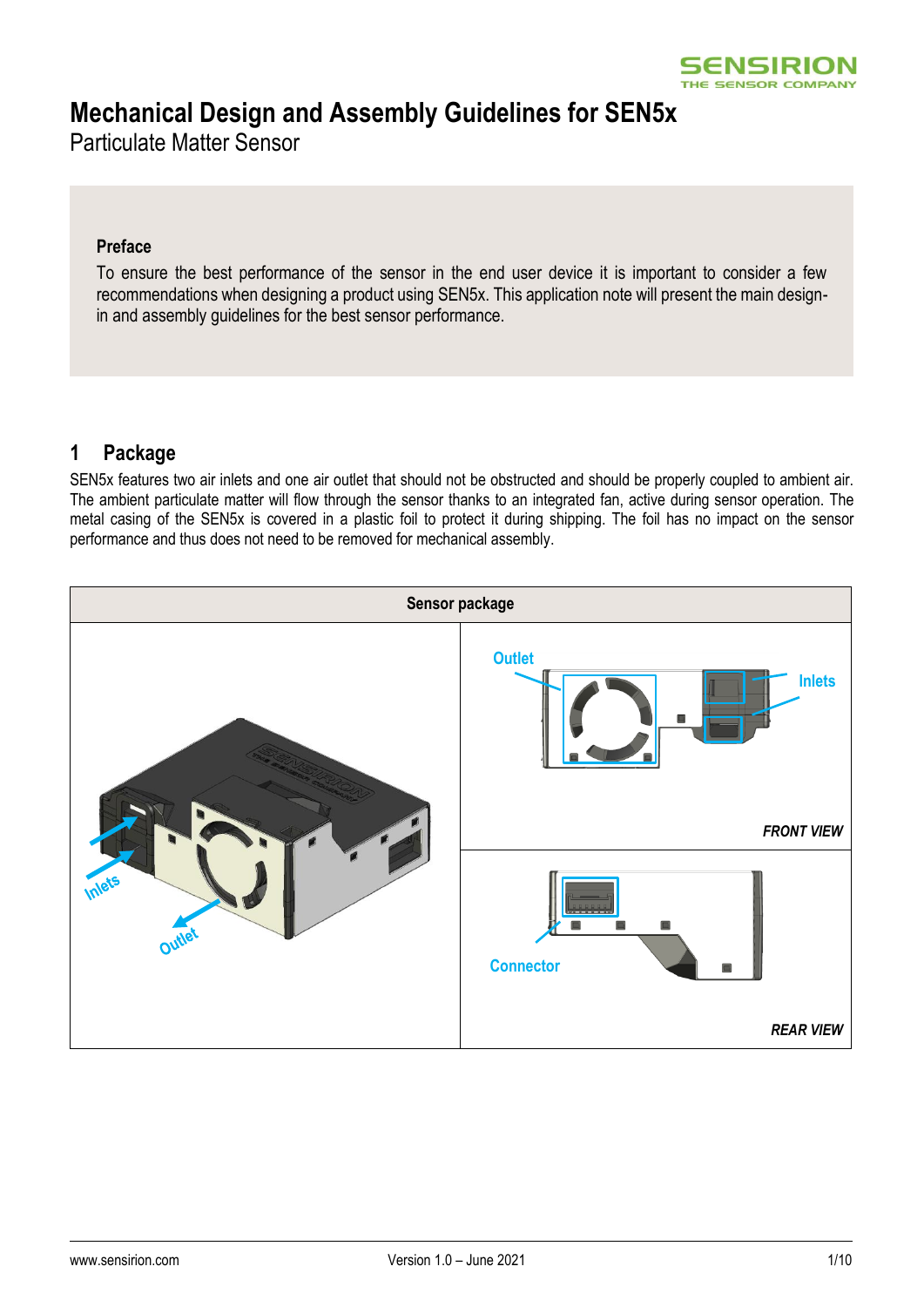

## **2 Placement of the Sensor**

### **2.1 Coupling to Ambient**

A good coupling of the inlets and outlet of the SEN5x to the ambient air via the device openings and a suitable device design is essential to accurately measure ambient air quality.

Ideally, the sensor is mounted such that the inlet as well as outlet are connected directly to ambient air.

If a channel is required a shorter channel length *d* is preferred. The width of input *win* and output *wout* channel should never restrict the airflow; the width of the output channel *wout* can be made arbitrarily wide.

**It is essential for any design that inlet and outlet are well insulated from each other by proper sealing<sup>1</sup> . Inlet and outlet need to be sealed tightly from the rest of the device's volume to avoid sucking air through any parasitic channels e.g. from the inside of the device.**

**In the application note "Mechanical design-in example for SEN5x" we provide a tested design-in proposal that shows how to mount SEN5x in the end product without the need for additional sealing material.**



<sup>&</sup>lt;sup>1</sup> Selection of appropriate material for insulation is essential to avoid contamination of the sensor. For more information about material selection see "SEN5x Handling Instructions"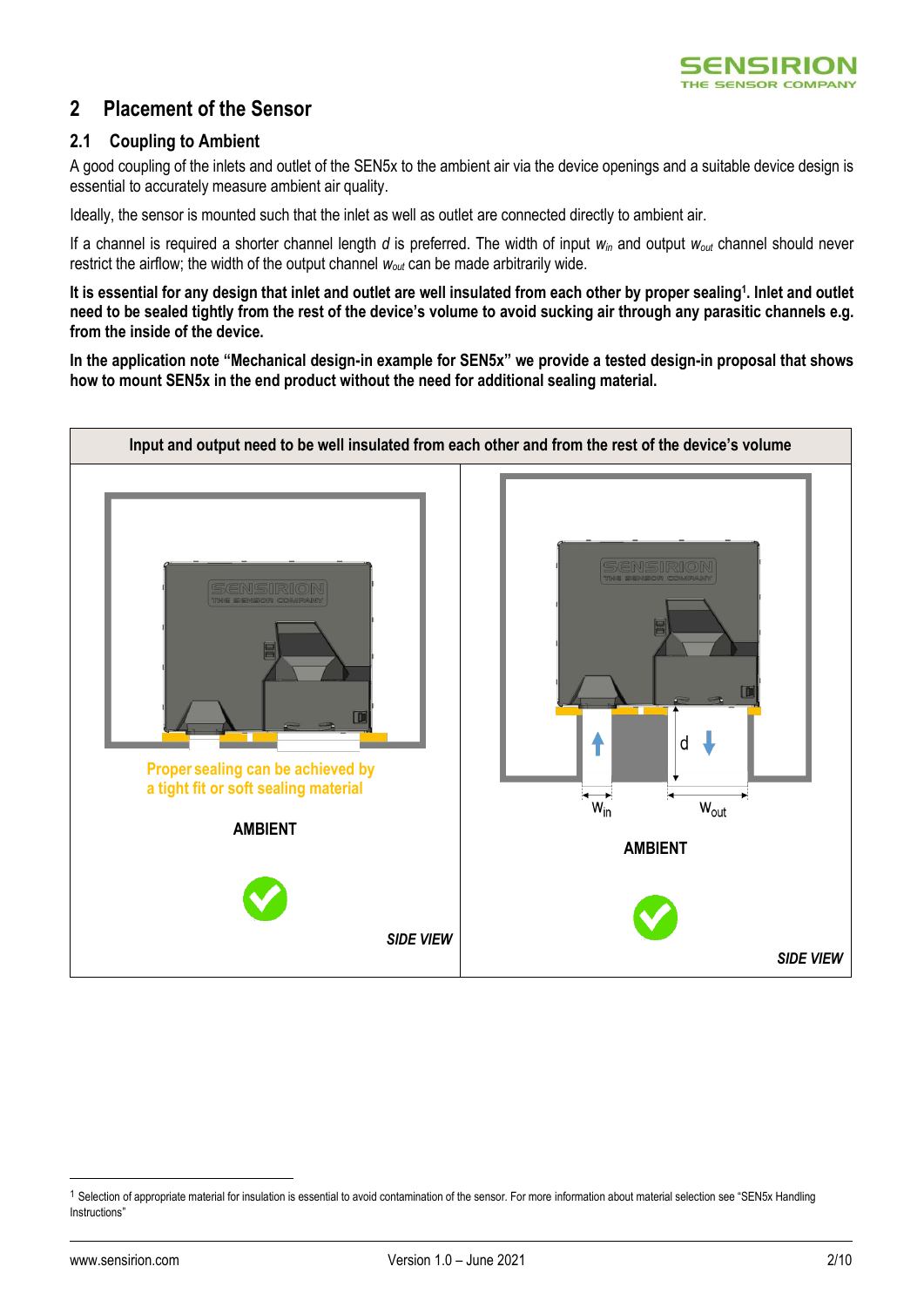

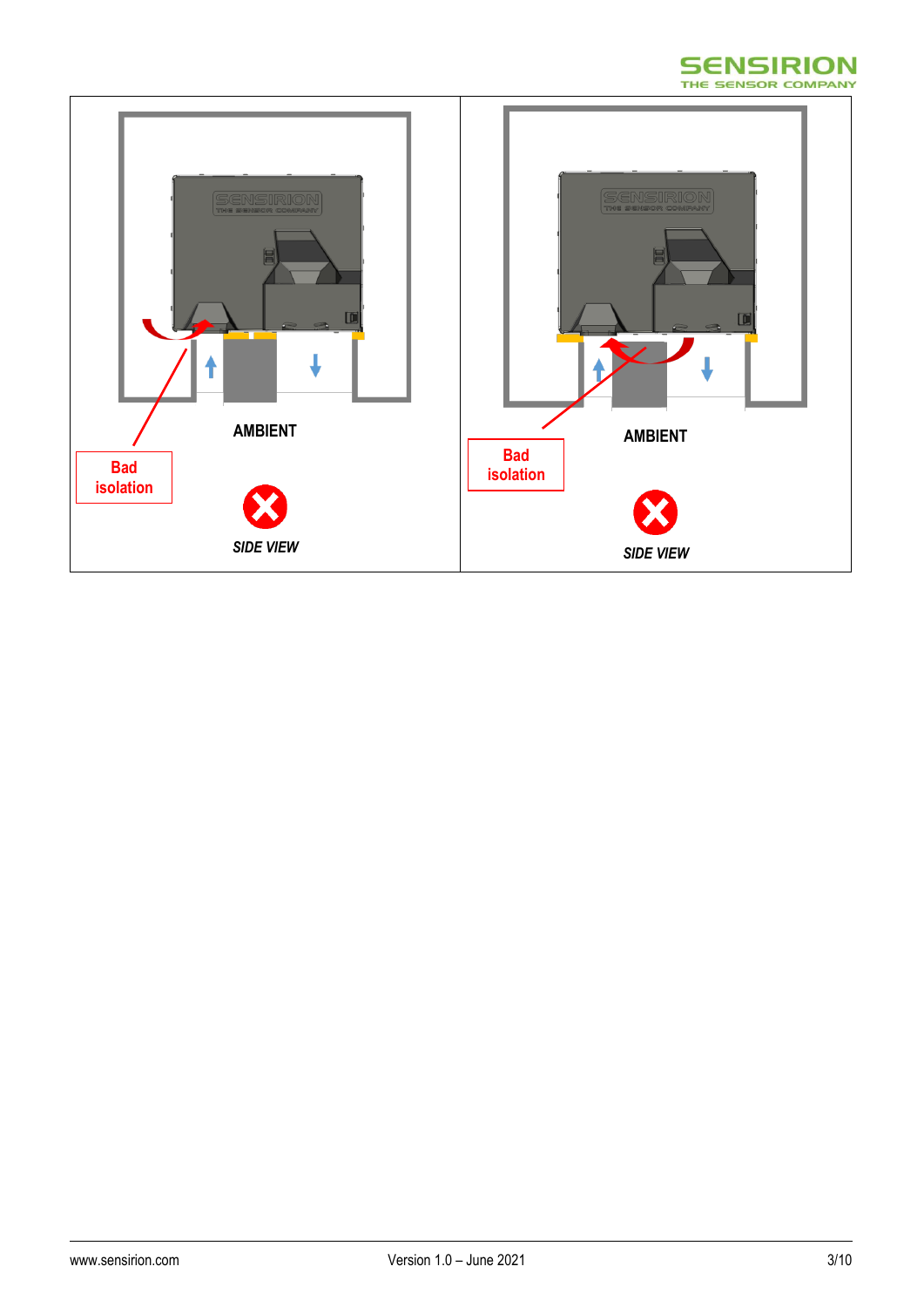

## **2.2 Orientation**



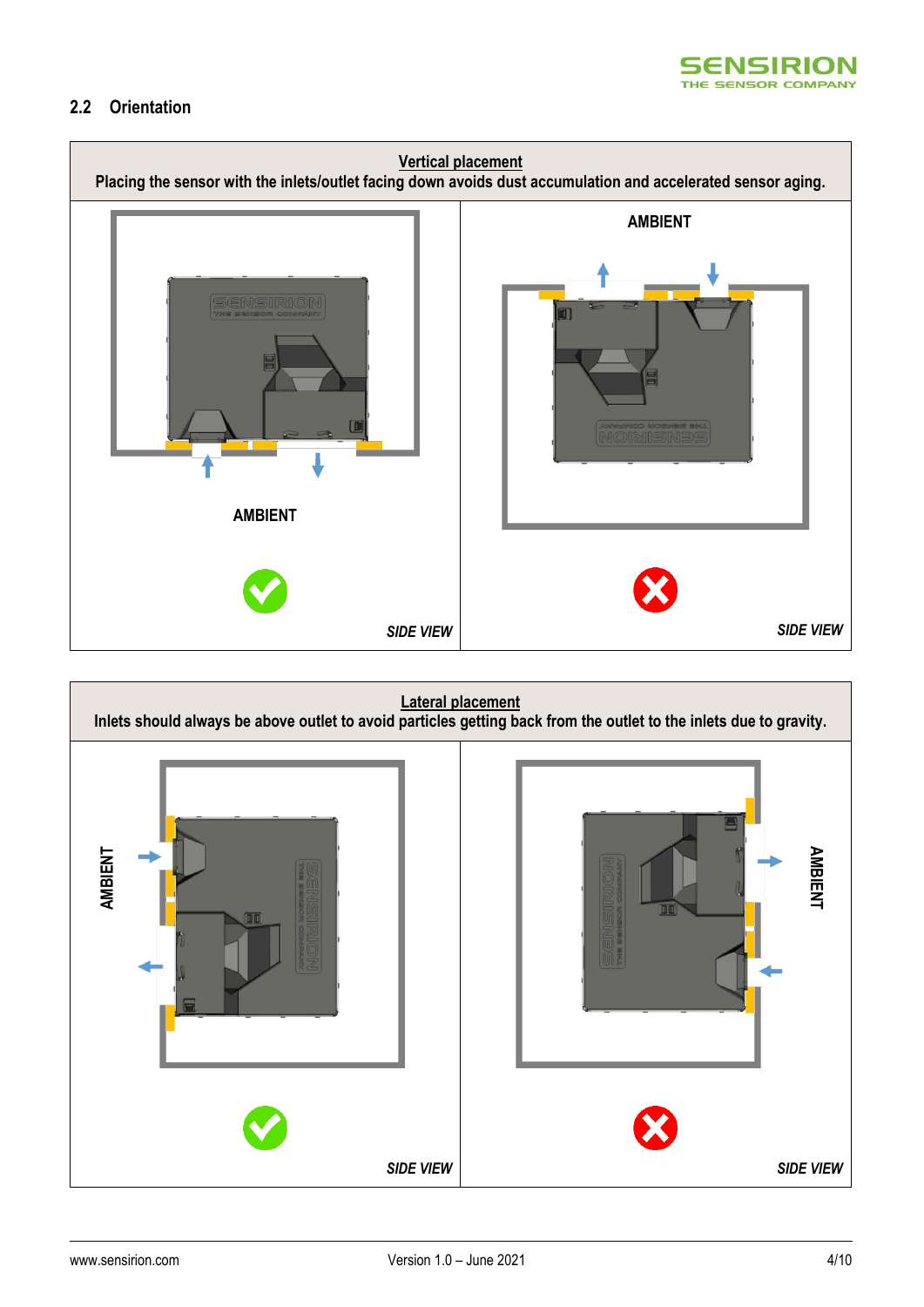#### **SENSIRION** THE SENSOR COMPANY

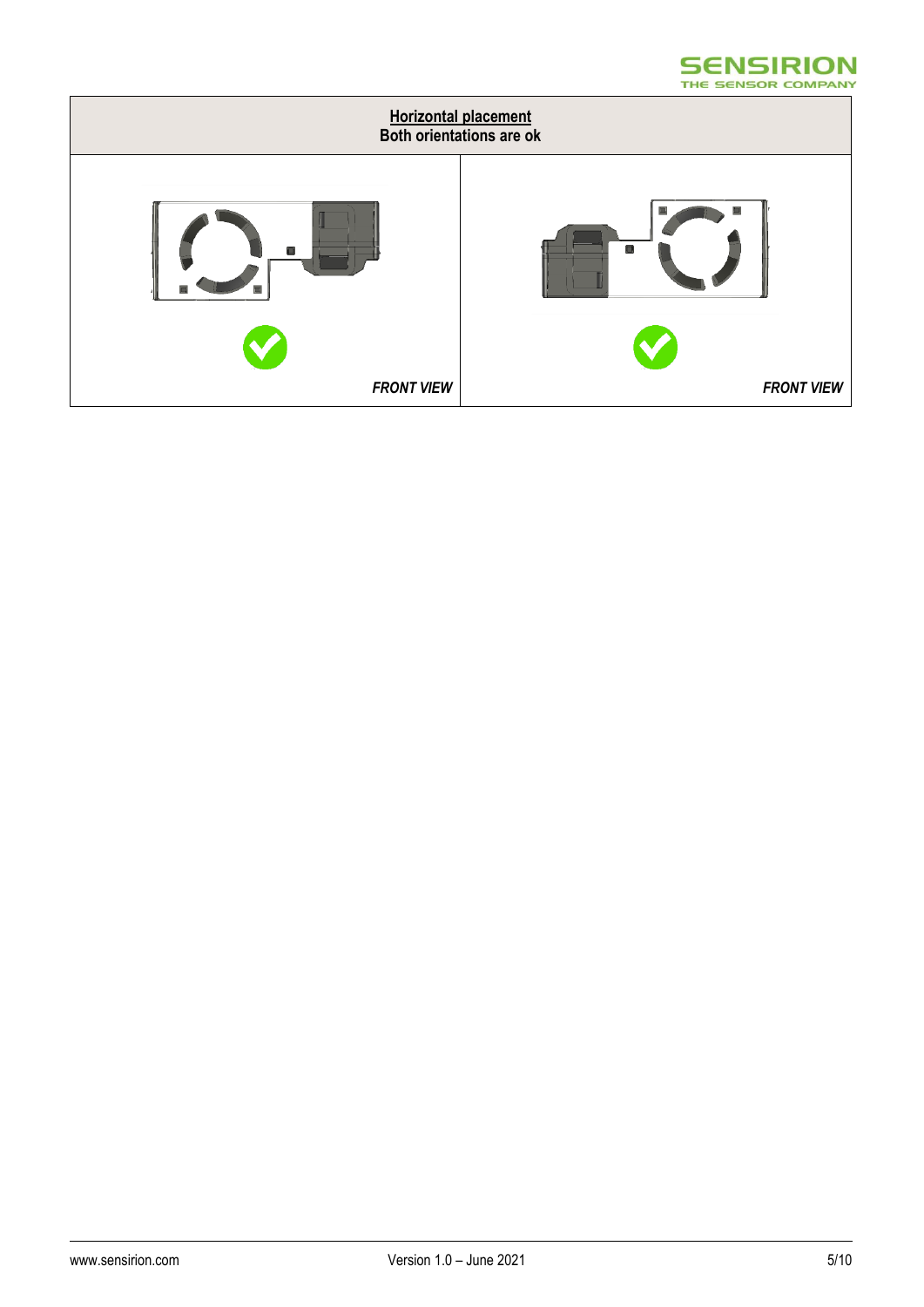

### **2.3 Isolation from Airflow**

External airflows can generate a pressure drop between inlets and outlet and alter the sensor reading. Very strong flows can also physically prevent particles from entering the sensor inlet channels. The sensor should be isolated from the airflow of the final device (e.g., air purifier) if the velocity of this flow is greater than 1 m/s. For a design-in where the external flow velocity is greater than 1 m/s contact Sensirion for more information.

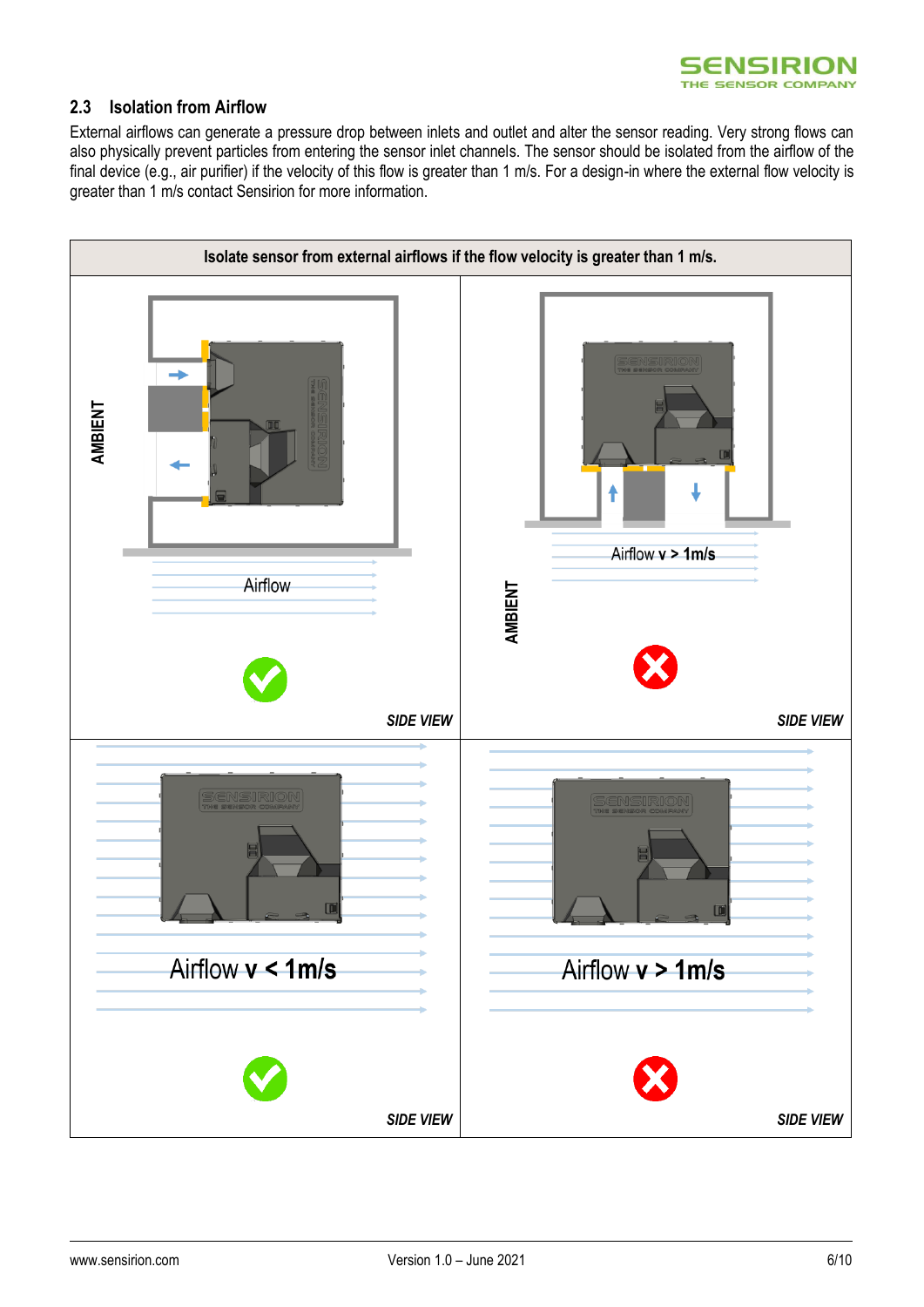

### **2.4 Decoupling from External Heat Sources**

Sensirion SEN5x sensor output is compensated for self-heating of the module itself. If the sensor is built into a system, other heat sources such as microcontrollers, battery, Wi-Fi module, display, etc. add an additional temperature offset.

While SEN5x internal temperature compensation algorithm<sup>2</sup> can be adapted to deal with some additional heating, a degradation of performance is expected for excessive temperature offsets.

Thus it is beneficial to design the SEN5x as far apart from internal heat sources.

It is further recommended to place the SEN5x below heat sources as air convection arising from heat sources might heat up the sensor.



<sup>2</sup> For further details, please refer to the document "SEN5x –Temperature Compensation Instruction".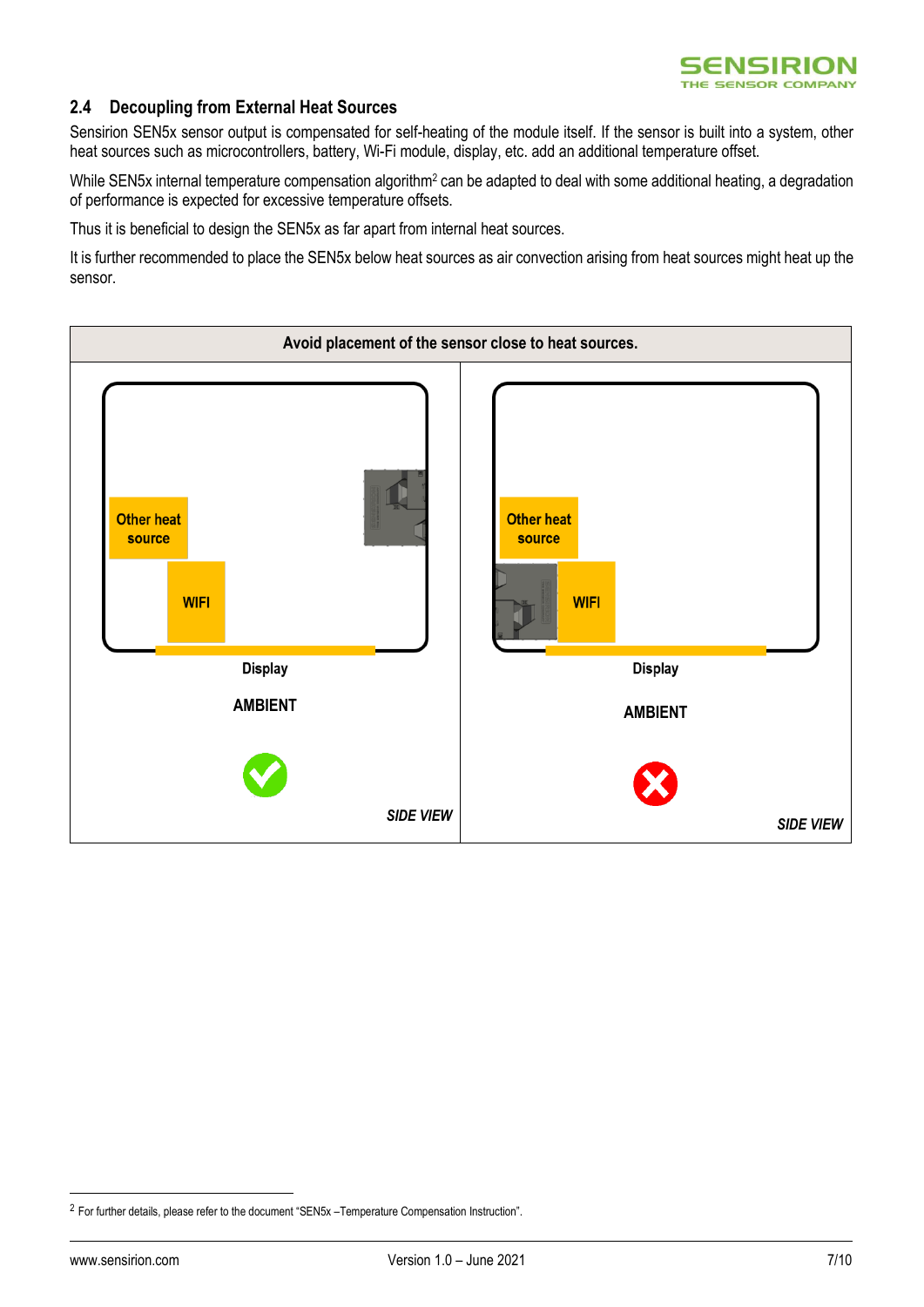

## **2.5 Protection from Sunlight**

Exposing the SEN5x to direct sunlight might introduce temperature gradients and accelerate the aging of the SEN5x. Thus it is recommended to protect the sensor from direct sunlight. This can be achieved by a suitable design-in or by using a light shade.

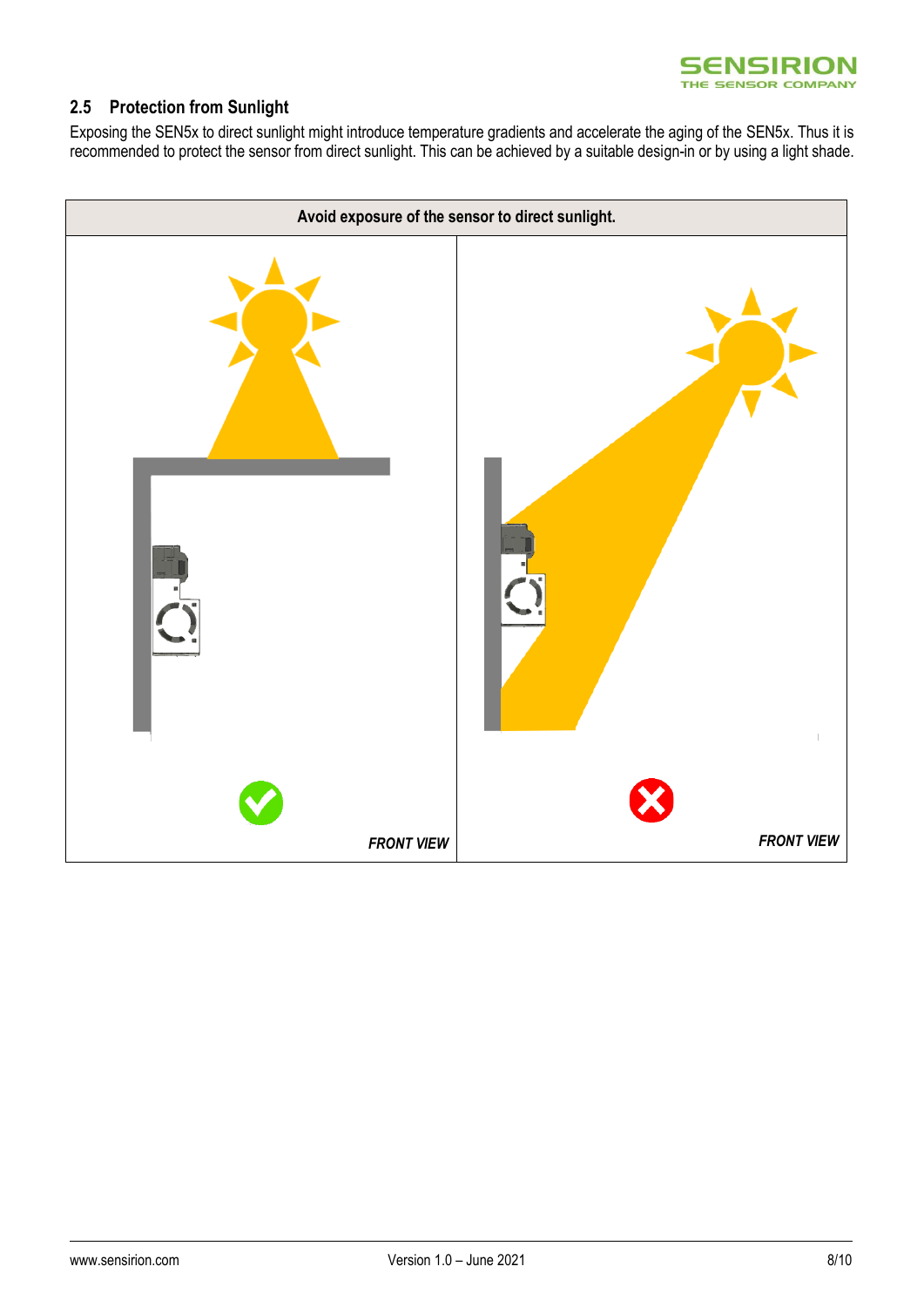

## **3 Mechanical Assembly Guidelines**

The following indications should be followed when assembling the SEN5x:

- Do not obstruct inlets and outlet.
- Make sure that inlet and outlet connected via tightly sealed channels to ambient to avoid parasitic air flow
- Firm mechanical fixations should be used to reduce unwanted noise caused by loose mechanical coupling.
- Acoustic foam or thin rubber can be used to further reduce noise<sup>3</sup>.
- If an all-around casing is used, it is recommended to not cover the entire sensor surface to avoid overheating.

An example mounting is shown below. The red dashed-line regions show the non-obstructed inlets/outlet and connector areas.



<sup>3</sup> Note that sensor acoustic emission level is always according to datasheet specifications. Acoustic foam helps to reduce unwanted noise generated by the mechanical coupling between the sensor and the fixations.